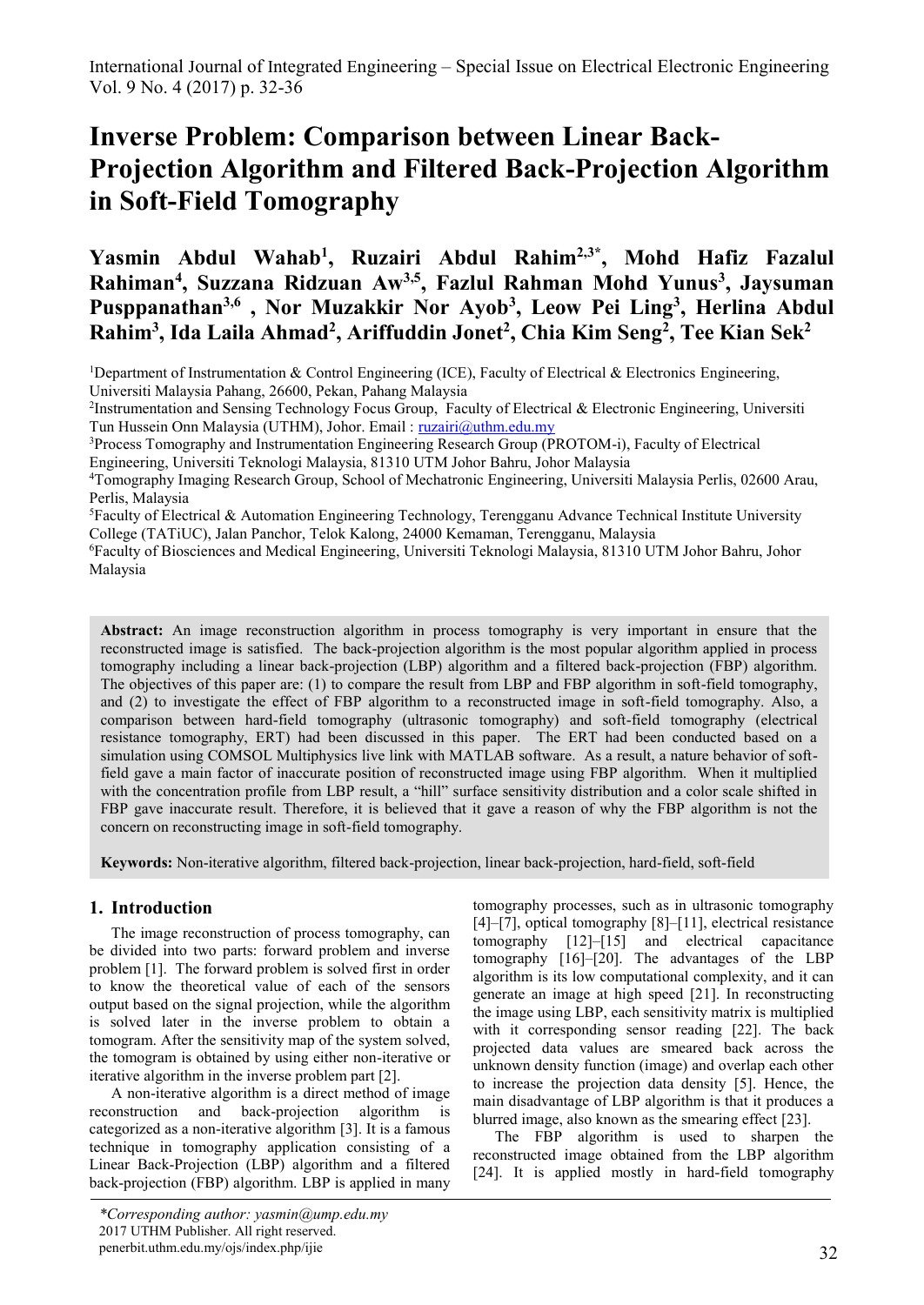compared to soft-field tomography such as in ultrasonic tomography [25]–[27] , X-ray tomography [28]–[30] and optical tomography [8], [31], [32], but was only discussed in electrical impedance tomography in 1992 [33].

Therefore, this paper compares the reconstructed images obtained from LBP and FBP algorithms in softfield tomography, and investigates a factor of FBP algorithm is not widely applied in the soft-field tomography compared in the hard-field tomography. The comparison is made based on non-invasive electrical resistance tomography and ultrasonic tomography system.

## **2. Methodology**

The FBP algorithm in this paper was based on M. H. Fazalul Rahiman [25] that is applied in ultrasonic tomography application. This filter matrix has the same dimension as the sensitivity matrix so that it produces a weighting for the individual pixel. Hence, it can produce a uniform concentration profile for equal sensor output. The filter matrix, F is expressed by Equation 1 [25].

$$
F = \frac{P_m}{W} \tag{1}
$$

where  $P_m$  is the maximum pixel magnitude in total matrix, *W*. Therefore, the FBP algorithm can be solved by multiplying the filter matrix by the LBP result [25]:

$$
G_{FBP}(x, y) = F(x, y) \times G_{LBP}(x, y)
$$
 (2)

where  $G_{FBP}(x, y)$  is the FBP concentration profile, and  $G_{LBP}(x, y)$  is the LBP concentration profile and it can be expressed by Equation 3 [22].

$$
G_{LBP}(x, y) = \sum_{Tx=1}^{N} \sum_{Rx=1}^{N} \overline{M}_{Tx, Rx}(x, y) \times S_{Tx, Rx}
$$
 (3)

 $M_{Tx, Rx}(x, y)$  is the normalized sensitivity matrice for the view of Tx,Rx, is the sensor loss amplitude of receiver Rx th for projection Tx th and N is the number of sensors or electrodes applied.

A soft-field tomography in this paper is based on current research on non-invasive electrical resistance tomography. Sixteen electrodes are applied on the periphery of pipe wall non-invasively and it had been simulated using COMSOL Multiphysics live link with MATLAB software. Air was used as gas phantom so that it gives same material applied in Ref. [25].

#### **3. Results and Discussion**

A hard-field tomography in this paper is referred from Ref. [25]. A concentration profile of liquid-gas bubble column had been determined by using ultrasonic tomography. The reconstructed image from LBP had been improved using FBP algorithm. The results in Ref. [25] proved that the reconstructed image using FBP algorithm can remove the smearing effect of the image with its current position.

Nevertheless, if comparison is made between those sensitivity distributions for hard-field tomography and soft-field tomography (see Table 1); the distribution for soft-field tomography using FBP produces an inverse curve surface, while a flat surface of sensitivity distribution occurs in hard-field tomography. This is due to the nature of soft-field behavior that produces a curve line of each pair projections of the sensitivity map [34- 35]. Thus, it makes the sensitivity distribution becomes a curve surface instead of a flat surface. Observation of the same pixel gives a higher pixel value resulting in color scale ratio changes. This give the color scale in FBP shifted. Consequently, it not produces a weighting for the sensitivity distribution.

As an example, tomograms with different positions for electrical resistance tomography system had been reconstructed as shown in Fig. 1. Comparisons between reconstructed images from LBP and FBP algorithm are clearly seen in Fig. 1. The position of the phantom from LBP algorithm can be identified. But, the size and shape of the phantom cannot be exactly as the reference image. When the phantom is placed near to the pipe wall, the shape and size of the reconstructed image affected due to the smearing effect and hence an ideal circle shape likes a reference image cannot be obtained.

However, the tomogram obtained for FBP is not accurate. The color scale ratio that changes in FBP influences the reconstructed image. It is believed that when every pixel from the curved filter matrix is multiplied with the LBP result, the color scale in FBP shifted.

#### **4. Conclusion**

In this study, effect of reconstructed image using FBP algorithm for soft-field tomography had been discussed. It is believed that the nature of soft-field behavior gave a main factor of inaccurate reconstructed image obtained from the FBP algorithm. A "hill" surface produced by a filter matrix affects the final result of reconstructed image when it multiplied with LBP result. The reconstructed image is not accurate due to the color scale shifted when the FBP algorithm is applied to the electrical resistance tomography. Consequently, it is believed that it gave a reason of the FBP algorithm is not the main concern among researchers that conduct a research in soft-field tomography. However, more research work should be undertaken to investigate this problem.

# **Acknowledgement**

The authors would like to thank the Ministry of Higher Education and University Malaysia Pahang for funding the study. Very special thanks go to the Universiti Teknologi Malaysia and PROTOM research group for their generous support and cooperation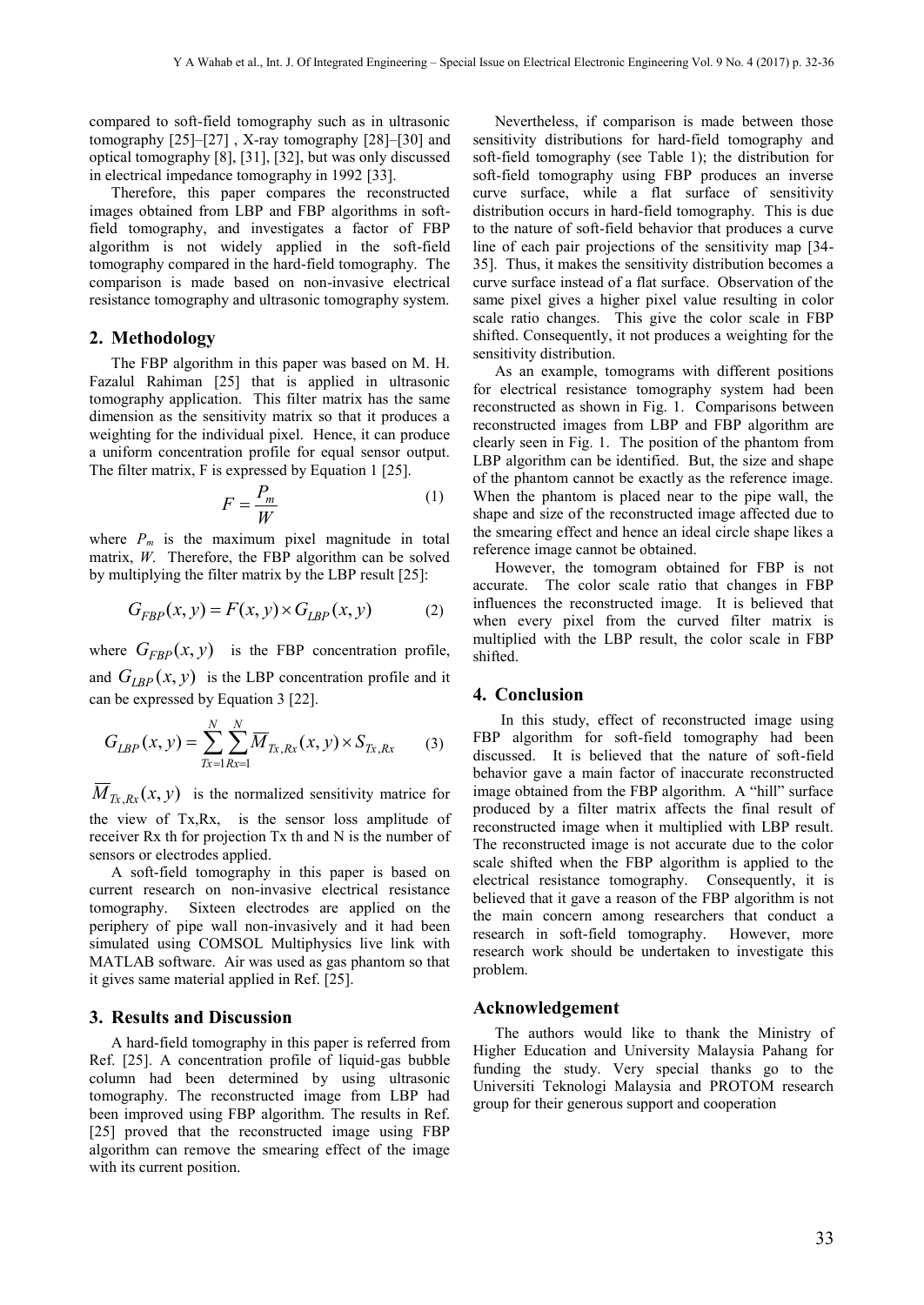

Table 1 Comparison sensitivity distribution between hard-field and soft-field tomography



Fig. 1 Example of comparison between reconstructed image using LBP versus FBP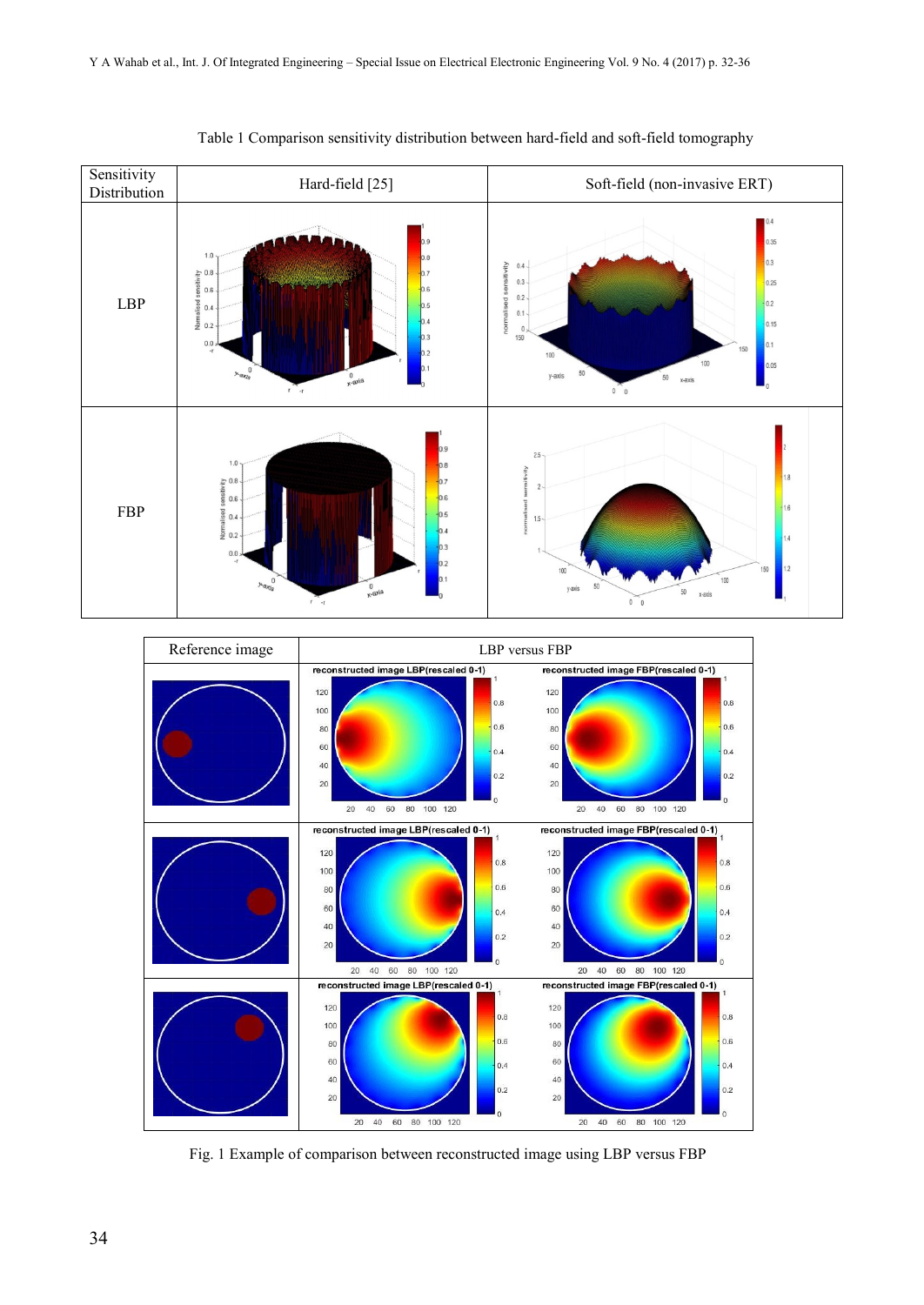## **References**

- [1] G. Dong, J. Zou, R. H. Bayford, X. Ma, S. Gao, W. Yan, M. Ge, and A. G. Equation, "The Comparison Between FVM and FEM for EIT Forward Problem," *IEEE Transactions on Magnetics*, vol. 41, no. 5, pp. 1468–1471, 2005.
- [2] Wael Abdelrahman Deabes, "Electrical Capacitance Tomography for Conductive Materials," Tennessee Technological University, 2010.
- [3] Z. Zakaria, "Non-Invasive Imaging of Liquid/Gas Flow using Ultrasonic Transmission Mode Tomography," Universiti Teknologi Malaysia, 2007.
- [4] N. M. N. Ayob, S. Yaacob, Z. Zakaria, M. H. F. Rahiman, R. A. Rahim, and M. R. Manan, "Improving Gas Component Detection of An Ultrasonic Tomography System for Monitoring Liquid / Gas Flow," in *Proceedings of the 2010 6th IEEE International Colloquium on Signal Processing & Its Applications*, 2010, pp. 278–282.
- [5] Z. Zakaria, M. H. Fazalul Rahiman, and R. Abdul Rahim, "Simulation of the Two-Phase Liquid–Gas Flow through Ultrasonic Transceivers Application in Ultrasonic Tomography," *Sensors & Transducer*, vol. 112, no. 1, pp. 24–38, 2010.
- [6] M. H. Fazalul Rahiman, R. Abdul Rahim, and J. Pusppanathan, "Two-Phase Flow Regime Identification by Ultrasonic," *Sensors & Transducer*, vol. 116, no. 5, pp. 76–82, 2010.
- [7] M. H. Fazalul Rahiman, R. Abdul Rahim, H. Abdul Rahim, and N. M. Nor Ayob, "The Hardware Design Technique for Ultrasonic Process," *Sensors & Transducer*, vol. 141, no. 6, pp. 52–61, 2012.
- [8] S. Z. Mohd Muji, R. Abdul Rahim, M. H. Fazalul Rahiman, Z. Tukiran, N. M. Nor Ayob, E. J. Mohamad, and M. J. Puspanathan, "Optical Tomography: Image Improvement Using Mixed Projection of Parallel and Fan Beam Modes," *Measurement*, vol. 46, no. 6, pp. 1970–1978, Jul. 2013.
- [9] M. Wei, M. Tong, J. Hao, L. Cai, and J. Xu, "Detection of Coal Dust in A Mine Using Optical Tomography," *International Journal of Mining Science and Technology*, vol. 22, no. 4, pp. 523– 527, 2012.
- [10] S. Ibrahim, M. A. M. Yunus, R. G. Green, and K. Dutton, "Concentration Measurements of Bubbles in A Water Column using An Optical Tomography System," *ISA Transactions*, vol. 51, no. 6, pp. 821– 826, 2012.
- [11] J. Jamaludin, R. A. Rahim, H. A. Rahim, M. H. Fazalul Rahiman, S. Z. Mohd Muji, and J. M. Rohani, "Charge Coupled Device Based on Optical Tomography System in Detecting Air Bubbles in Crystal Clear Water," *Flow Measurement and Instrumentation*, vol. 50, pp. 13–25, 2016.
- [12] T. Dyakowski, L. F. C. Jeanmeure, and A. J. Jaworski, "Applications of Electrical Tomography for Gas–Solids and Liquid–Solids Flows — A

review," *Powder Technology*, vol. 112, no. 3, pp. 174–192, 2000.

- [13] P. Wang, B. Guo, and N. Li, "Multi-Index Optimization Design for Electrical Resistance Tomography Sensor," *Measurement*, vol. 46, no. 8, pp. 2845–2853, 2013.
- [14] B. Wang, W. Tan, Z. Huang, H. Ji, and H. Li, "Image Reconstruction Algorithm for Capacitively Coupled Electrical Resistance Tomography," *Flow Measurement and Instrumentation*, vol. 40, pp. 216– 222, 2014.
- [15] J. Sun and W. Yang, "Evaluation of Fringe Effect of Electrical Resistance Tomography Sensor," *Measurement*, vol. 53, pp. 145–160, 2014.
- [16] Z. Cui, H. Wang, C. Yang, D. Zhang, and Y. Geng, "Development and Application of ECT Digital System for Online Flow Measurement," in *Proceedings of the 2012 IEEE International Conference on Imaging Systems and Techniques Proceedings*, 2012, pp. 599–604.
- [17] E. J. Mohamad and R. Abdul Rahim, "Multiphase Flow Reconstruction in Oil Pipelines by Portable Capacitance Tomography," in *Proceedings of the 2010 IEEE SENSORS*, 2010, pp. 273–278.
- [18] W. Q. Yang and L. Peng, "Image Reconstruction Algorithms for Electrical Capacitance Tomography," *Measurement Science and Technology*, vol. 14, pp. R1–R13, 2003.
- [19] Y. Chen, L. Zhang, and D. Chen, "Two-Phase Flow Parameters Measurement and Image Reconstruction for Electrical Capacitance Tomography," in *Proceedings of the 2008 IEEE International Workshop on Education Technology and Training & International Workshop on Geoscience and Remote Sensing*, 2008, pp. 680–684.
- [20] M. J. Pusppanathan, F. R. Yunus, N. M. Nor Ayob, R. Abdul Rahim, and F. A. Phang, "A Novel Electrical Capacitance Sensor Design For Dual Modality," *Jurnal Teknologi*, vol. 5, pp. 45–47, 2013.
- [21] J. Lei and S. Liu, "Dynamic Inversion Approach for Electrical Capacitance Tomography," *IEEE Transactions on Instrumentation and Measurement*, vol. 62, no. 11, pp. 3035–3049, 2013.
- [22] S. Y. Nor Muzakkir Nor Ayob, Mohd Hafiz Fazalul Rahiman , Zulkarnay Zakaria , Ruzairi Abdul Rahim, "Eminent Pixel Reconstruction Algorithm for Ultrsonic Tomography," *Jurnal Teknologi*, vol. 55, no. 2, pp. 15–22, 2011.
- [23] W. Warsito and L. Fan, "Measurement of Real-Time Flow Structures in Gas–Liquid and Gas-Liquid– Solid on Systems using Electrical Capacitance Tomography (ECT)," *Chemical Engineering Science*, vol. 56, pp. 6455–6462, 2001.
- [24] G. L. Zeng, "Image Reconstruction A tutorial," *Computerized Medical Imaging and Graphics*, vol. 25, pp. 97–103, 2001.
- [25] M. H. Fazalul Rahiman, "Ultrasonic Tomography System for Liquid / Gas Bubble Column," Universiti Teknologi Malaysia, 2013.